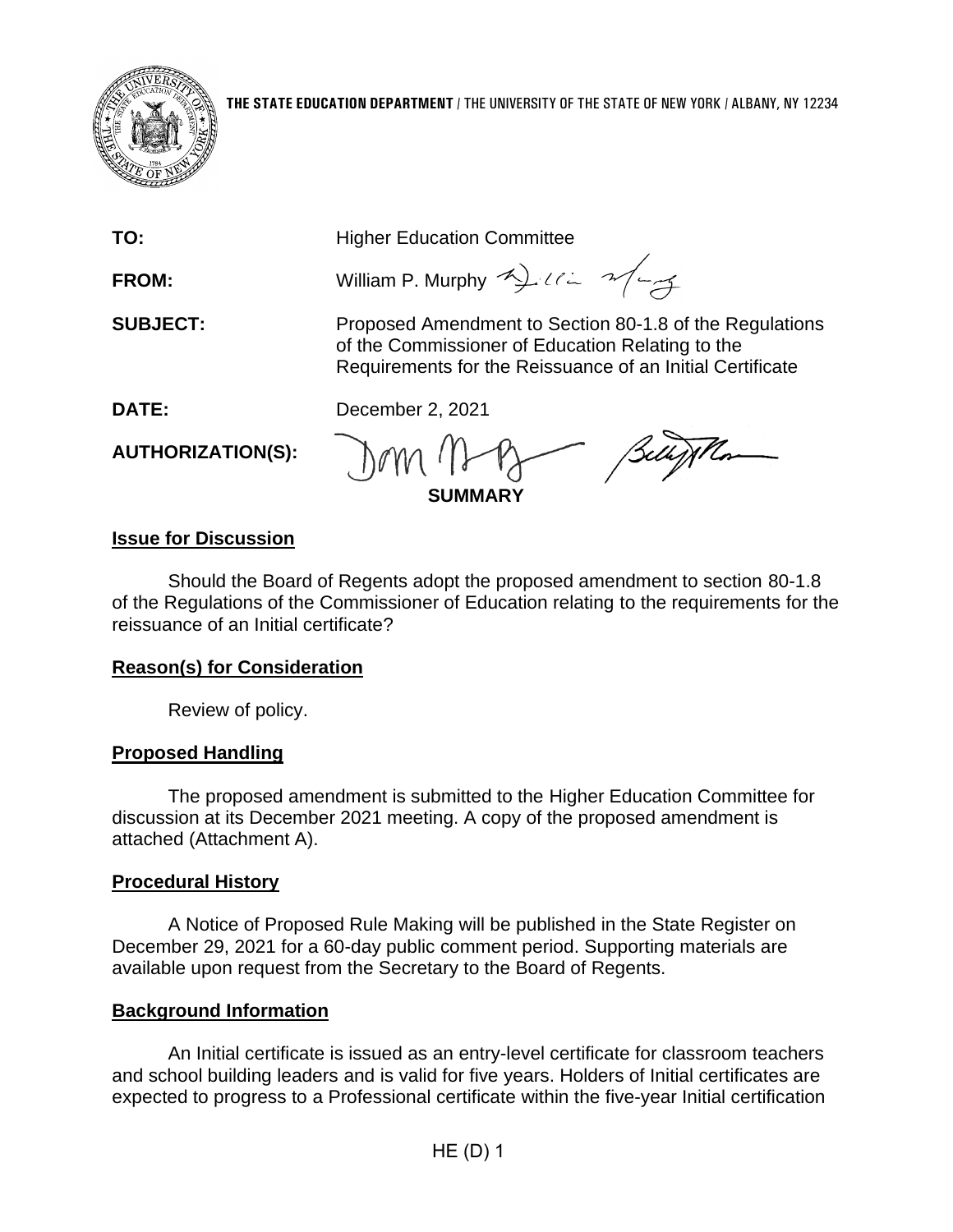period by completing all of the requirements for Professional certification. One of these requirements is the completion of three years of experience (or its equivalent) within this five-year time frame. Some candidates, however, are unable to complete this requirement.

To provide candidates who have not been able to complete at least three years of acceptable experience (or its equivalent) for the Professional certificate the opportunity to complete the requirements for Professional certification, section 80-1.8(a) of the Commissioner's Regulations currently provides that such candidates may have their Initial certificate reissued for a period of five years if they meet the following two requirements for the reissuance of an Initial certificate:

- Pass the content specialty test(s) in the area(s) required for the certificate sought within one year before or after the application date for the Initial Reissuance.
- Complete 50 clock hours of acceptable continuing teacher and leader education (CTLE), professional learning, and/or a combination of both within one year before or after the application date for the Initial Reissuance.

The requirement of 50 clock hours of CTLE and/or professional learning has proved to be an impediment to obtaining the reissuance of the Initial certificate in two respects. First, completion of CTLE for candidates who hold a valid or expired Initial certificate is not required by section 3006-a of the Education Law. Second, candidates with an expired Initial certificate do not have access to the same CTLE and professional learning opportunities as educators who hold Professional certificates and are currently employed by school districts or Boards of Cooperative Educational Services (BOCES). Districts and BOCES provide opportunities for educators to complete professional learning, including CTLE, as part of their professional learning plans. Thus, candidates with an expired Initial certificate may need to seek other ways to complete CTLE or professional learning for the reissuance of their Initial certificate.

The Department is therefore proposing to remove the requirement that these candidates complete 50 clock hours of CTLE and/or professional learning to obtain a reissuance of their Initial certificate. These candidates would still be required to demonstrate current content knowledge by passing the content specialty test(s) in the area(s) required for the certificate sought within one year of applying for reissuance.

In addition, the Department is proposing to add the school counselor assessment to the list of acceptable assessments that candidates must pass and take within one year before or after the application for the Initial reissuance. This assessment needs to be added because it will be required for Initial and Professional School Counselor certificates that will begin to be issued on February 2, 2023, and candidates who receive these certificates would take this assessment for the reissuance of their Initial certificate.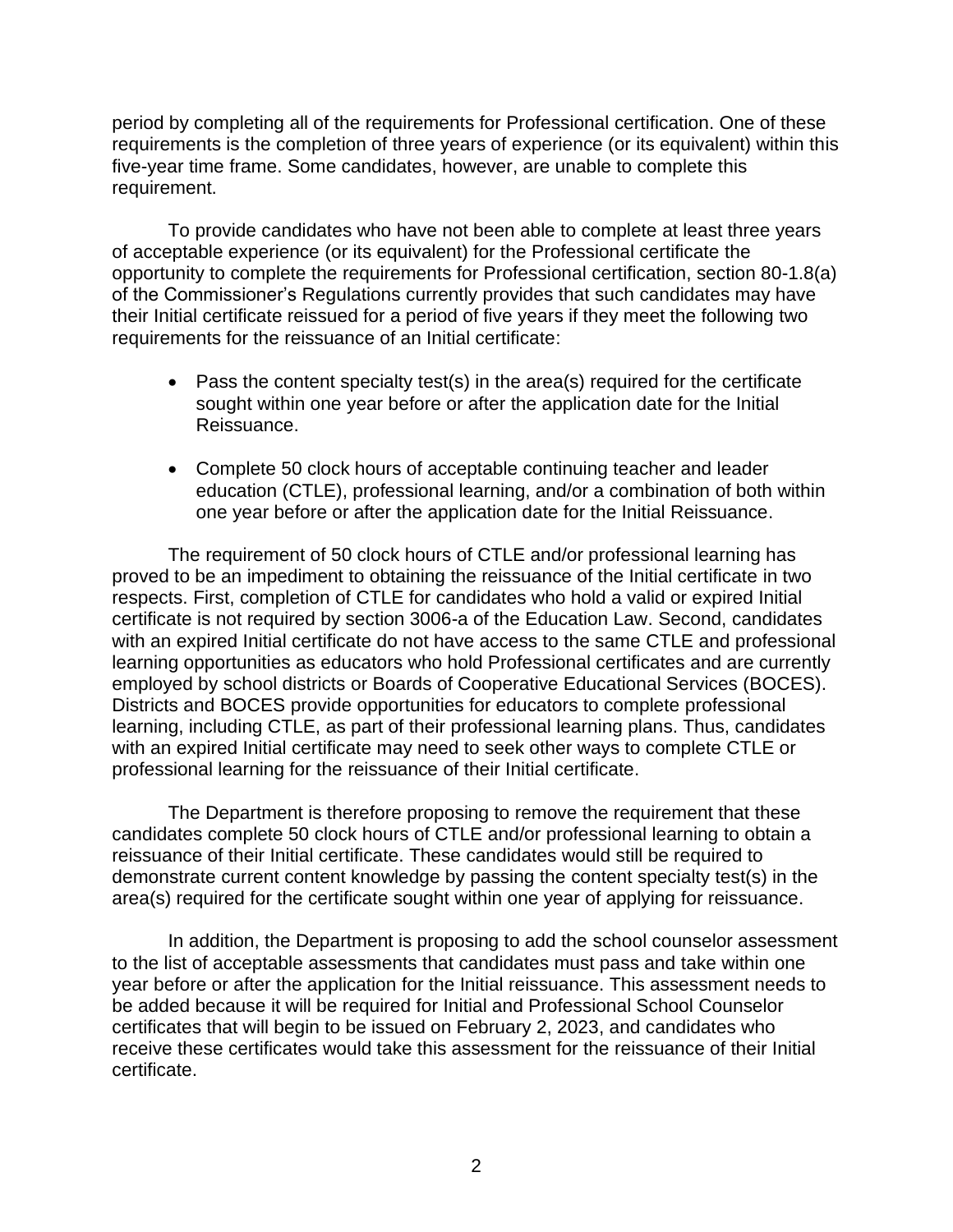#### **Related Regents Items**

December 2019: [Proposed Amendments to Sections 52.21, 57-2, 75.8, 80-1, 80-2, 80-](https://www.regents.nysed.gov/common/regents/files/1219brca3.pdf) [3, 80-5, 80-6, 90.18, 100.2, 100.13, 100.15, 100.17, 100.19, 151-1, 154-2, and 200.2 of](https://www.regents.nysed.gov/common/regents/files/1219brca3.pdf)  [the Regulations of the Commissioner of Education and 30-1, 30-2, and 30-3 of the](https://www.regents.nysed.gov/common/regents/files/1219brca3.pdf)  [Rules of the Board of Regents Relating to Professional Development Plans and Other](https://www.regents.nysed.gov/common/regents/files/1219brca3.pdf)  [Related Requirements for School Districts and BOCES](https://www.regents.nysed.gov/common/regents/files/1219brca3.pdf) (https://www.regents.nysed.gov/common/regents/files/1219brca3.pdf)

July 2019: [Proposed Amendments to Sections 52.21, 80-2.1 80-3.1, 80-3.11, 80-3.12](http://www.regents.nysed.gov/common/regents/files/719brca1.pdf)  [and 80-5.23 and the Titles of Subparts 80-](http://www.regents.nysed.gov/common/regents/files/719brca1.pdf) 2 and 80-3 of the Commissioner's [Regulations Relating to School Counseling Program Registration, School Counselor](http://www.regents.nysed.gov/common/regents/files/719brca1.pdf)  [Certification Requirements, and a One-Year Time Extension for Institutions of Higher](http://www.regents.nysed.gov/common/regents/files/719brca1.pdf)  [Education to Meet the New Program Registration Requirements](http://www.regents.nysed.gov/common/regents/files/719brca1.pdf) (http://www.regents.nysed.gov/common/regents/files/719brca1.pdf)

May 2017: [Proposed Amendment of Sections 52.21, 100.2\(j\) and Part 80 of the](https://www.regents.nysed.gov/common/regents/files/517brca14.pdf)  [Commissioner's Regulations Relating to School Counseling, Certification Requirements](https://www.regents.nysed.gov/common/regents/files/517brca14.pdf)  [for School Counselors and Program Registration Requirements for School Counseling](https://www.regents.nysed.gov/common/regents/files/517brca14.pdf)  [Preparation Programs](https://www.regents.nysed.gov/common/regents/files/517brca14.pdf)

(https://www.regents.nysed.gov/common/regents/files/517brca14.pdf)

April 2017: [Proposed Amendment of Sections 80-1.8 and 80-5.18 of the](https://www.regents.nysed.gov/common/regents/files/417brca1_0.pdf)  [Commissioner's Regulations Related to the Requirements for the Reissuance of an](https://www.regents.nysed.gov/common/regents/files/417brca1_0.pdf)  [Expired Initial Certificate and Requirements for a Supplementary Certificate](https://www.regents.nysed.gov/common/regents/files/417brca1_0.pdf) (https://www.regents.nysed.gov/common/regents/files/417brca1\_0.pdf)

January 2013: [Proposed Amendments to the Regulations of the Commissioner of](https://www.regents.nysed.gov/common/regents/files/113hea2%5B1%5D.pdf)  [Education Relating to Renewals of Provisional Certificates and Reissuances of Initial](https://www.regents.nysed.gov/common/regents/files/113hea2%5B1%5D.pdf)  **[Certificates](https://www.regents.nysed.gov/common/regents/files/113hea2%5B1%5D.pdf)** 

(https://www.regents.nysed.gov/common/regents/files/113hea2%5B1%5D.pdf)

#### **Recommendation**

Not applicable.

#### **Timetable for Implementation**

Following the 60-day public comment period required under the State Administrative Procedure Act, it is anticipated that the proposed amendment will be presented to the Board of Regents for adoption at its April 2022 meeting. If adopted at the April meeting, the proposed amendment will become effective on April 27, 2022.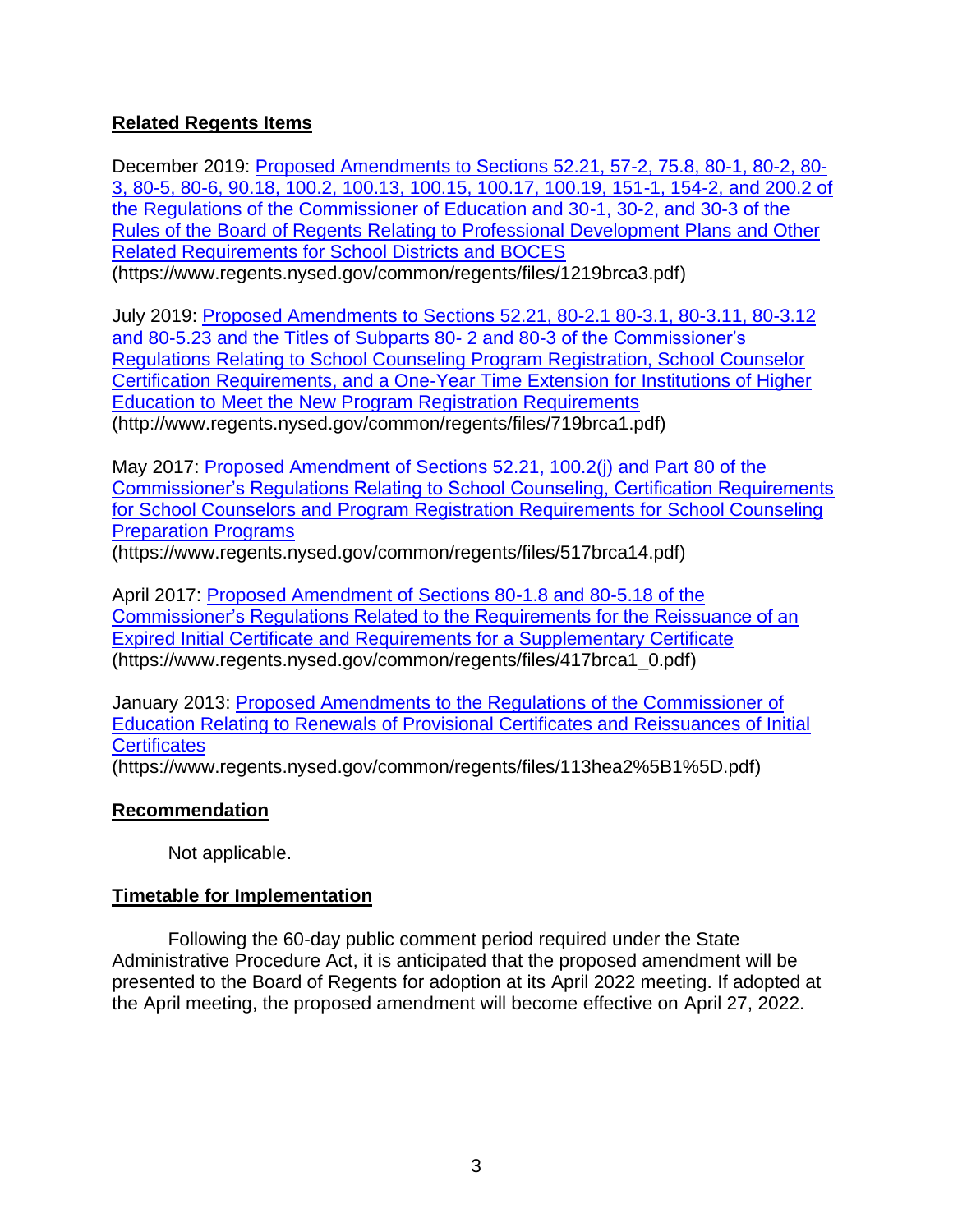#### **Attachment A**

# AMENDMENT TO THE REGULATIONS OF THE COMMISSIONER OF EDUCATION

Pursuant to sections 14, 101, 207, 208, 305, 308, 3001, 3004 and 3009 of the Education Law.

1. Subdivision (a) of section 80-1.8 of the Regulations of the Commissioner of Education shall be amended to read as follows:

(a) The holder of an initial certificate whose certificate has expired and who has not successfully completed three school years of [teaching] experience, or its equivalent, as is required for a professional certificate, shall be reissued an initial certificate on one occasion only, for a period of five years from the date of reissuance.

(1) Candidates applying for a reissuance shall [meet the requirements in the following paragraphs:

(i) The candidate shall have successfully completed 50 clock hours of acceptable continuing teacher and leader education (CTLE), professional learning (PL), and/or a combination thereof. Such PL and/or CTLE shall be completed within one year prior to the department's receipt of a completed application or within one year after the department's receipt of such completed application for the reissuance of the initial certificate. The definition of acceptable PL and the measurement of PL study shall be that defined in section 100.2(dd) of this Title and the definition of acceptable CTLE and the measurement of CTLE shall be that prescribed in Subpart 80-6 of this Part.

(ii) The candidate shall] submit evidence of having achieved a satisfactory level of performance on the New York State Teacher Certification Examination content specialty test(s) in the area required for the certificate sought [or, where applicable], the

4